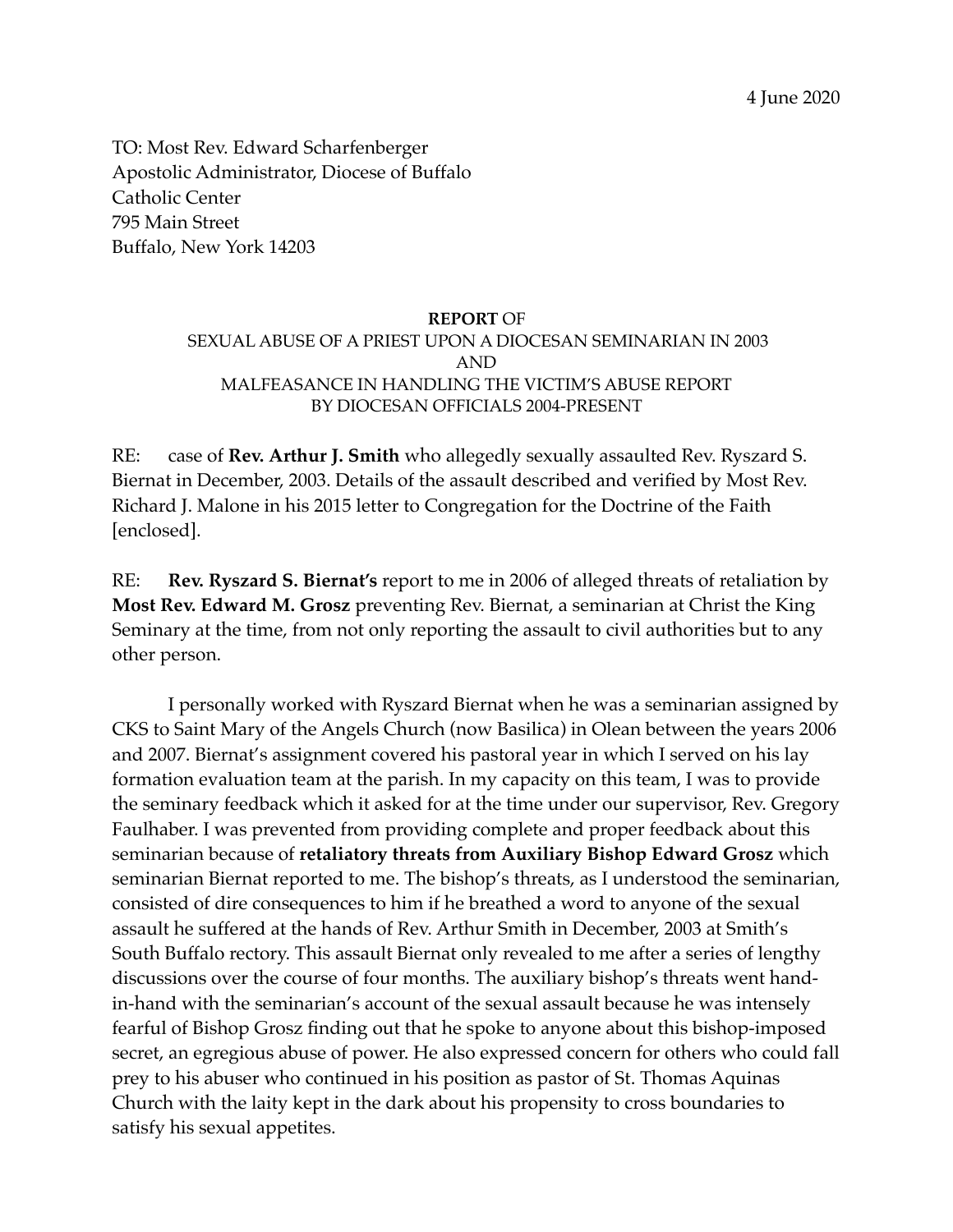He told me Bishop Grosz not only made threats to him to keep him from reporting the incident or even talking about it to anyone, but callously and gruesomely told the seminarian that he should have locked his bedroom door!

Rev. Biernat reported to me at the time that all of the senior staff who worked at the chancery offices knew of the crime. This list included, as I recall:

- Most Rev. Edward Kmiec, bishop (as of October, 2004 when he was installed as bishop after Bishop Henry Mansell's transfer to Hartford in December, 2003)
- Most Rev. Edward Grosz, auxiliary bishop, (administrator of the diocese May, 2004 following appointment of Rev. Monsignor Robert J. Cunningham as Bishop of Ogdensburg)
- Rev. Monsignor David Slubecky, vicar general in 2005-2018 (deceased)
- Rev. Monsignor Paul Litwin, vice chancellor (chancellor in 2006)
- Rev. Monsignor David LiPuma, secretary to the bishop (vice chancellor in 2006-2013)
- Sister Regina Murphy, SSNM, director of research/planning and archivist
- Rev. Monsignor Richard Siepka, seminary rector, also knew of the crime.

Among this list of diocesan officials:

- not one person made an effort to report this crime to civil authorities;
- not one person made an effort to report this crime to diocesan attorneys;
- not one person made an effort to report this crime to the Diocesan Review Board.

Rev. Smith was never held accountable by the diocese for this crime or for his immoral behavior. He was not even given any form of punishment much less a decree of penal sanction (as Rev. Biernat is under now) or even a suggestion to go on retreat to "reflect." Life went on as usual for the pastor.

Perhaps most obscenely, to their collective shame, chancery officials made absolutely no effort to remove this offending priest from the midst of an unsuspecting flock left ignorant of his immoral/criminal appetites, **placing them at risk**. It ultimately took 14 long years to get Smith—discovered assigned in a parish setting—permanently (we hope!) removed from ministry in April, 2018 after a series of sexual harassment/ abuse reports including at least one child victim along with his own minor nephew, Ryan Cooley. Bishop Grosz and Msgrs. LiPuma and Siepka (who is still at CKS serving as Spiritual Formation Director) remain in active service with no accountability whatsoever for their participation in coverup/threats. It is shocking that Msgr. LiPuma leads the Presbyteral Council. Ironically, that entity oversaw the diocese's "Year of Healing." Recent documents reveal that in 2012 Msgr. LiPuma arranged for Smith's assignment at a nursing home run by the Brothers of Mercy. This followed several reports of Rev. Smith's sexual predatory behavior which Msgr. LiPuma was well aware of. Two of the nursing home employees were subsequently sexually victimized by Rev. Smith.

from a therapist in Buffalo who specializes in working with sexual abuse survivors. This therapy, he told me, was paid for by the diocese. These counseling sessions continued

At some point following the 2003 assault, seminarian Biernat received counseling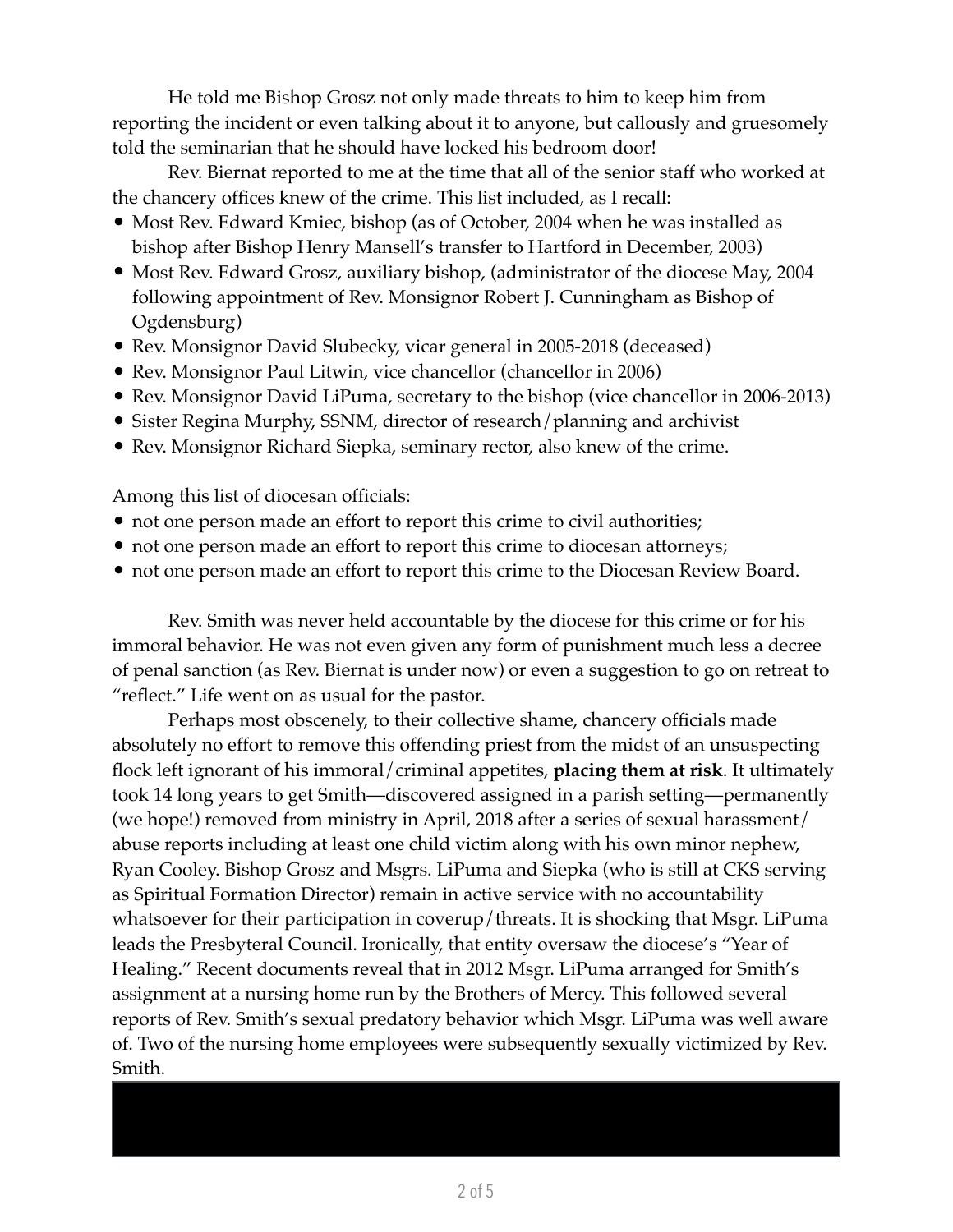An official report of this assault, according to seminarian Biernat's report to me at the time, was never written up by anyone in the diocese. The fact of the assault, which Rev. Smith admitted to in an email to seminarian Biernat following the assault, was swept under the rug by everyone in the know at chancery/CKS offices. Because of this negligence on the part of the diocese, seminarian Biernat took the initiative (I believe in early 2004) to write up his own report and send it via certified/registered mail to the chancery. That report, it appears, was never placed in Rev. Smith's file. It was never placed in Rev. Biernat's file. This was confirmed by two witnesses in the chancery in recent years.

during the time he spent in Olean at our parish, requiring him to have to leave town

periodically.

Needless to say, the ungodly (I don't know any other adjective to use) response from the seminary and the diocese to the sexual assault of this seminarian only heaped further abuse upon this innocent victim, an immigrant to our country for whom English was a second language. He reported recently that he did not even know if what happened to him was a crime in our country. No one in the diocese bothered to explain to him the nature of the crime, he said.

Other torment the diocese inflicted upon this innocent victim (the effects of which I personally witnessed) included:

- $\bullet$  the threat of deportation since his status in the United States depended upon his enrollment at the seminary.
- the threat of never becoming a Roman Catholic priest—a consequence of the threat of expulsion implied by Bishop Grosz who flat-out told seminarian Biernat that if he ever breathed a word of the sexual assault to anyone, "You will never become a priest. Do you understand me?" Rev. Biernat recently told television reporters that this particular threat hurt him the most. I can attest to witnessing this effect. This set of circumstances and quoted threats are exactly what seminarian Biernat reported to me in 2006 along with the additional threat by Bishop Grosz: "You don't know who you're dealing with." Frankly, I took took this to mean some sort of bodily harm by some entity.
- the torment of having to explain his unjust and unholy predicament to his mother in Poland. I do not recall if at the time his mother knew about this abuse that occurred around the year her husband, his father, passed away.

I personally helped seminarian Biernat journey through his trauma that the diocese further exacerbated with its abominable negligence towards him on the one hand (I implore you to PLEASE try to find his report and how it was handled) and the coddling and advancement of his abuser on the other which I will detail below.

I wondered at the time how this seminarian could possibly develop at CKS in freedom in response to God's call under these unthinkable circumstances. But, by the grace of a merciful God, he is a priest today because of the care, support, encouragement, affirmation and abundant prayers and sacrifices from the parishioners and pastor at St. Mary's in Olean. Amidst this trauma, we taught him where holiness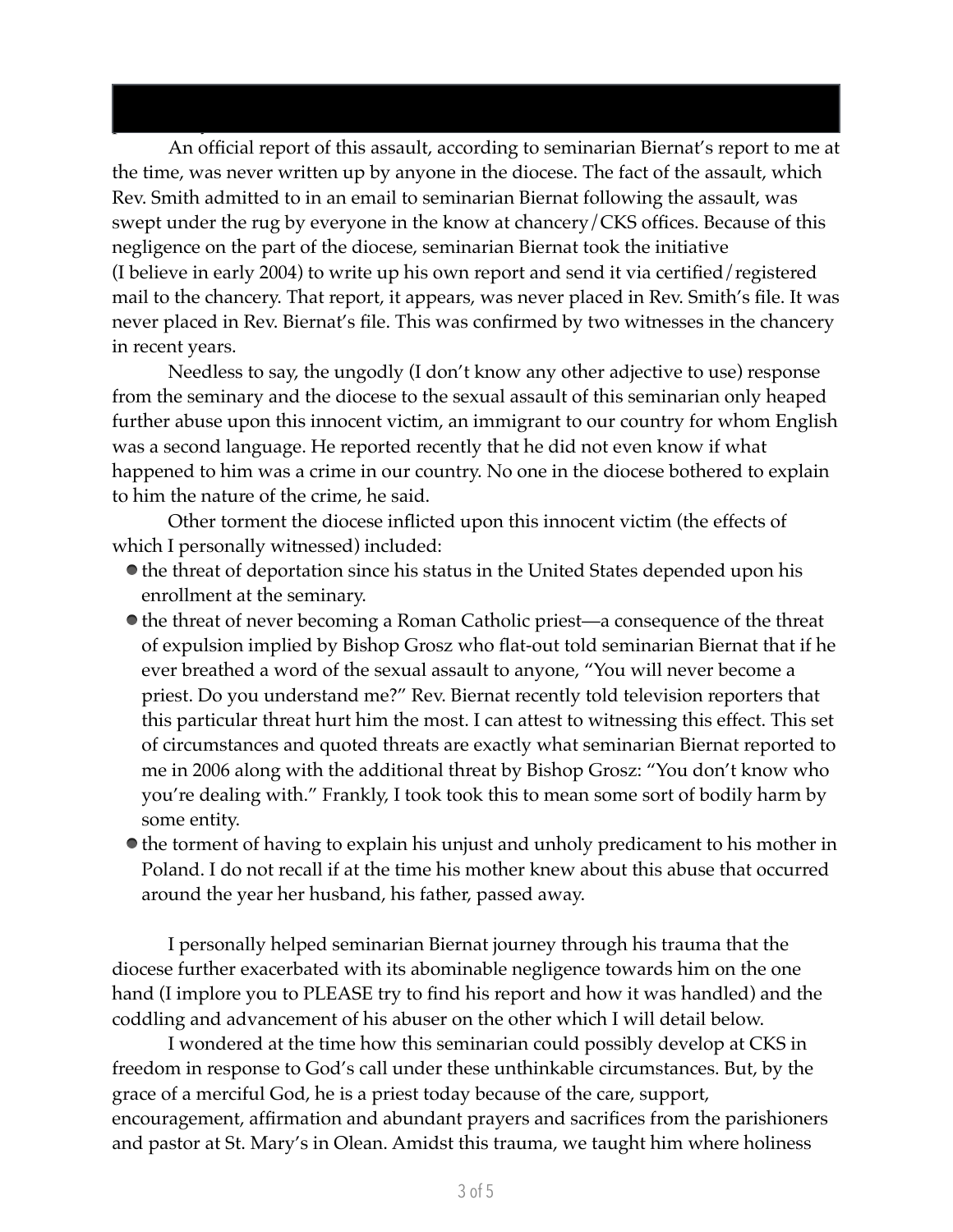truly resides in the Church, and that holiness is fueled by love. I personally led two parish-wide novenas for him. This was encouraged by our pastor at the time, Rev. Gregory Dobson,

seminarian Biernat.

To my knowledge, I was the only lay person at the parish who knew of the sexual abuse and Grosz's retaliatory threats. Under Canon Law 212 it was not only my right but my duty to communicate my concerns to Bishop Kmiec, never mind the seminary rector. But that avenue was cut off by what I perceived as very real potential retaliation which Bishop Grosz placed upon this innocent victim—retaliation which could very well include canonical censure,

I could not file a report under circumstances so dire for the seminarian knowing full well that Rev. Smith would be completely shielded by both bishops Kmiec and Grosz from facing legal or canonical consequences, and laity would remain in the dark and at risk.

Following the seminarian's 2006 revelations to me, and unknown to CKS or the diocese, I consulted a highly respected Catholic attorney in 2006 to see if anything could be done to seek justice for the seminarian and get that offending priest removed and/or jailed. He kindly agreed to meet with seminarian Biernat. Unfortunately, without the cooperation of the diocese, the attorney said, "it's basically a case of the young man's word against the pastor's."

The effect of the sexual assault (**spiritual incest**) perpetrated by Rev. Smith upon that seminarian didn't stop in 2004. Imagine being in the seminarian's (and later priest's) shoes and watching your abuser

- allowed to remain not only a priest but a pastor for seven long years [two different] parishes] after the sexual assault;
- honored as "Priest of the Month" by the Vocations arm of the diocese after the sexual assault;
- invited to celebrate Mass to a wider audience on television and participate in radio and newspaper interviews with the pretext of speaking for the Church on important issues. Horrifically, this all contributed to a grossly false impression among innocent laity of Smith's priestly integrity, trustworthiness and holiness. This made him all the more dangerous to the public.

Finally, we can only imagine that what fellow CKS seminarians (the ones who did not quit because of the bishops' handling of this case) learned in 2004-2007—a travesty which affects us to this day.

But our good Lord always comes through. With magnanimous mercy and humility, Rev. Biernat expressed to me just before his ordination in 2009 that he had forgiven everyone involved in his abuse and just wanted to start his priesthood fresh in his new life configured to Jesus Christ. This is a mark of holiness that the entire St. Mary of the Angels' parish community recognized in him so long ago. He never encouraged me to speak out. He knows nothing of this report or the one similar to it which I was finally able to send in late 2018 to the CKS interim rector.